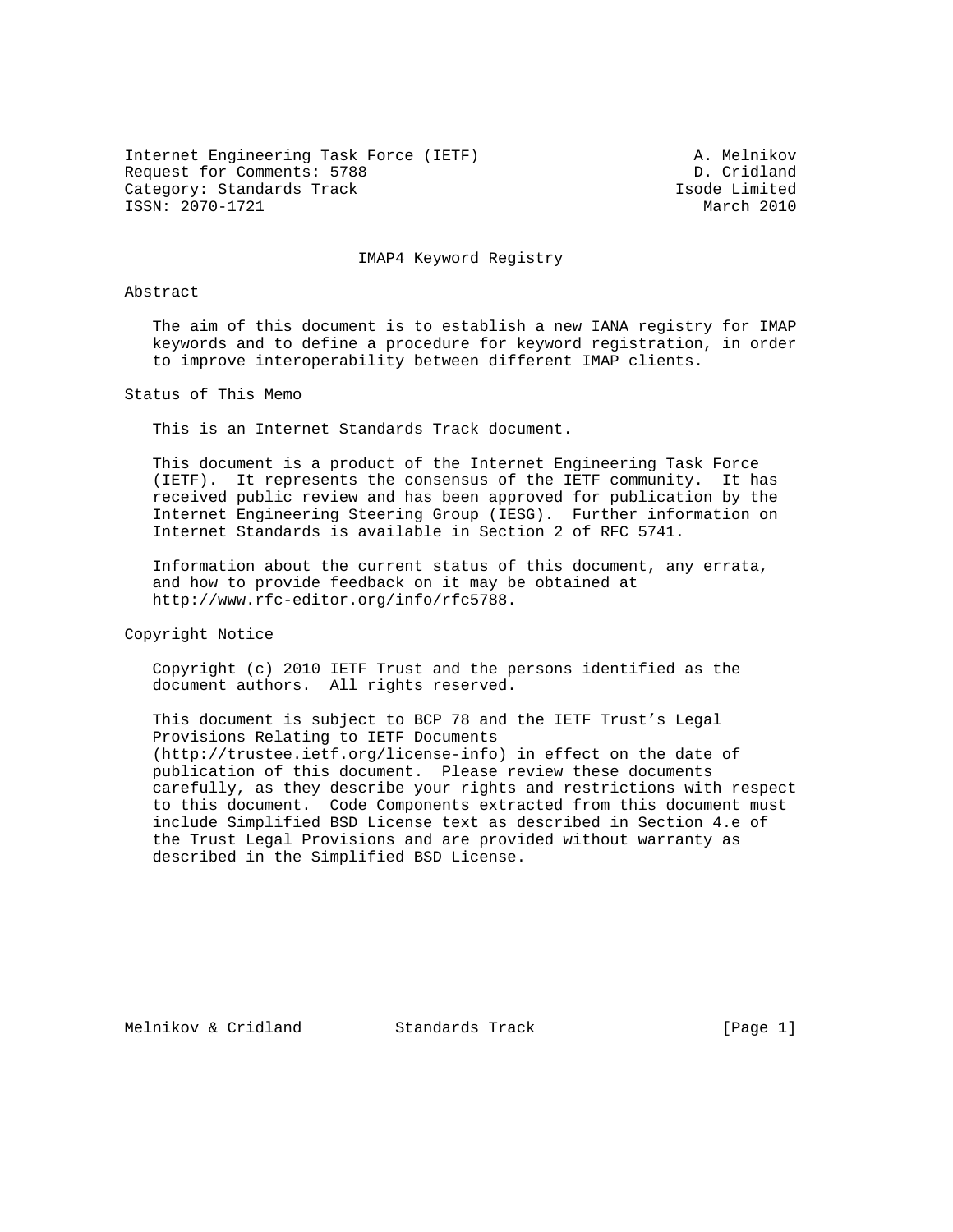# Table of Contents

| $\mathcal{R}$ |                                                              |
|---------------|--------------------------------------------------------------|
|               | 3.1. Review Guidelines for the Designated Expert Reviewer  4 |
|               | 3.2. Comments on IMAP Keywords' Registrations 5              |
|               |                                                              |
|               |                                                              |
|               |                                                              |
|               | 3.4.2. \$Forwarded IMAP Keyword Registration 7               |
|               | 3.4.3. \$SubmitPending IMAP Keyword Registration 8           |
|               | 3.4.4. \$Submitted IMAP Keyword Registration 9               |
|               |                                                              |
|               |                                                              |
|               |                                                              |
|               |                                                              |
|               |                                                              |

1. Introduction

 IMAP keywords [RFC3501] are boolean named flags that can be used by clients to annotate messages in an IMAP mailbox. Although IMAP keywords are an optional feature of IMAP, the majority of IMAP servers can store arbitrary keywords. Many mainstream IMAP clients use a limited set of specific keywords, and some can manage (create, edit, display) arbitrary IMAP keywords.

 Over the years, some IMAP keywords have become de-facto standards, with some specific semantics associated with them. In some cases, different client implementors decided to define and use keywords with different names, but the same semantics. Some server implementors decided to map such keywords automatically in order to improve cross client interoperability.

 In other cases, the same keywords have been used with different semantics, thus causing interoperability problems.

 This document attempts to prevent further incompatible uses of IMAP keywords by establishing an "IMAP Keywords" registry and allocating a special prefix for standardized keywords.

2. Conventions Used in This Document

 The key words "MUST", "MUST NOT", "REQUIRED", "SHALL", "SHALL NOT", "SHOULD", "SHOULD NOT", "RECOMMENDED", "MAY", and "OPTIONAL" in this document are to be interpreted as described in RFC 2119 [Kwds].

Melnikov & Cridland Standards Track [Page 2]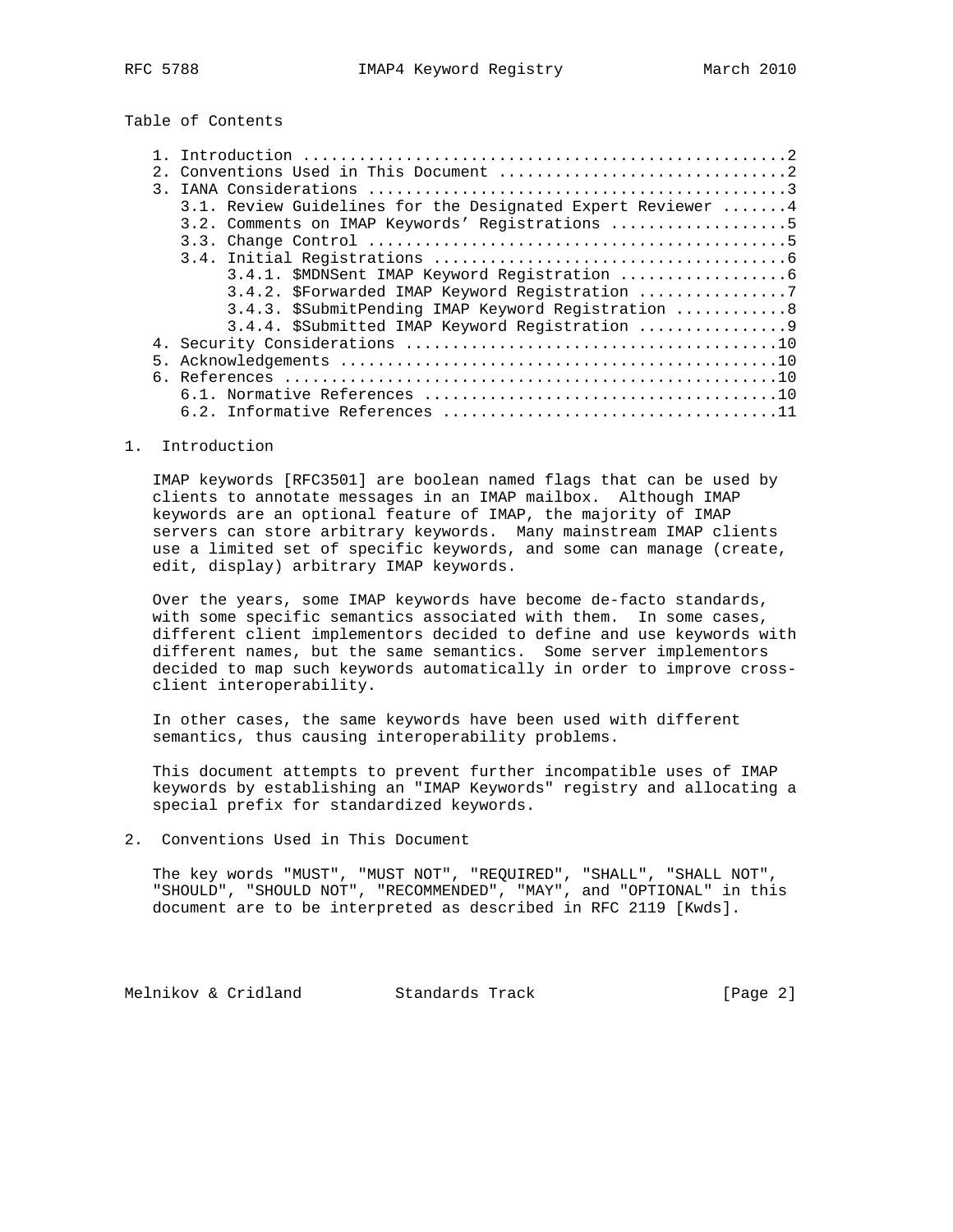3. IANA Considerations

IANA has established a new registry for IMAP keywords.

 Registration of an IMAP keyword is requested by filling in the following template and following the instructions on the IANA pages for the registry to submit it to IANA:

Subject: Registration of IMAP keyword X

IMAP keyword name:

Purpose (description):

 Private or Shared on a server: (One of PRIVATE, SHARED, or BOTH. PRIVATE means that each different user has a distinct copy of the keyword. SHARED means that all different users see the same value of the keyword. BOTH means that an IMAP server can have the keyword as either private or shared.)

Is it an advisory keyword or may it cause an automatic action:

When/by whom the keyword is set/cleared:

 Related keywords: (for example, "mutually exclusive with keywords Y and  $Z'$ )

Related IMAP capabilities:

Security considerations:

Published specification (recommended):

Person & email address to contact for further information:

 Intended usage: (One of COMMON, LIMITED USE, or DEPRECATED (i.e., not recommended for use))

 Owner/Change controller: (MUST be "IESG" for any "common use" keyword registration specified in an IETF Review document. See definition of "common use" below in this section. When the Owner/Change controller is not a Standardization Organization, the registration request MUST make it clear if

Melnikov & Cridland Standards Track [Page 3]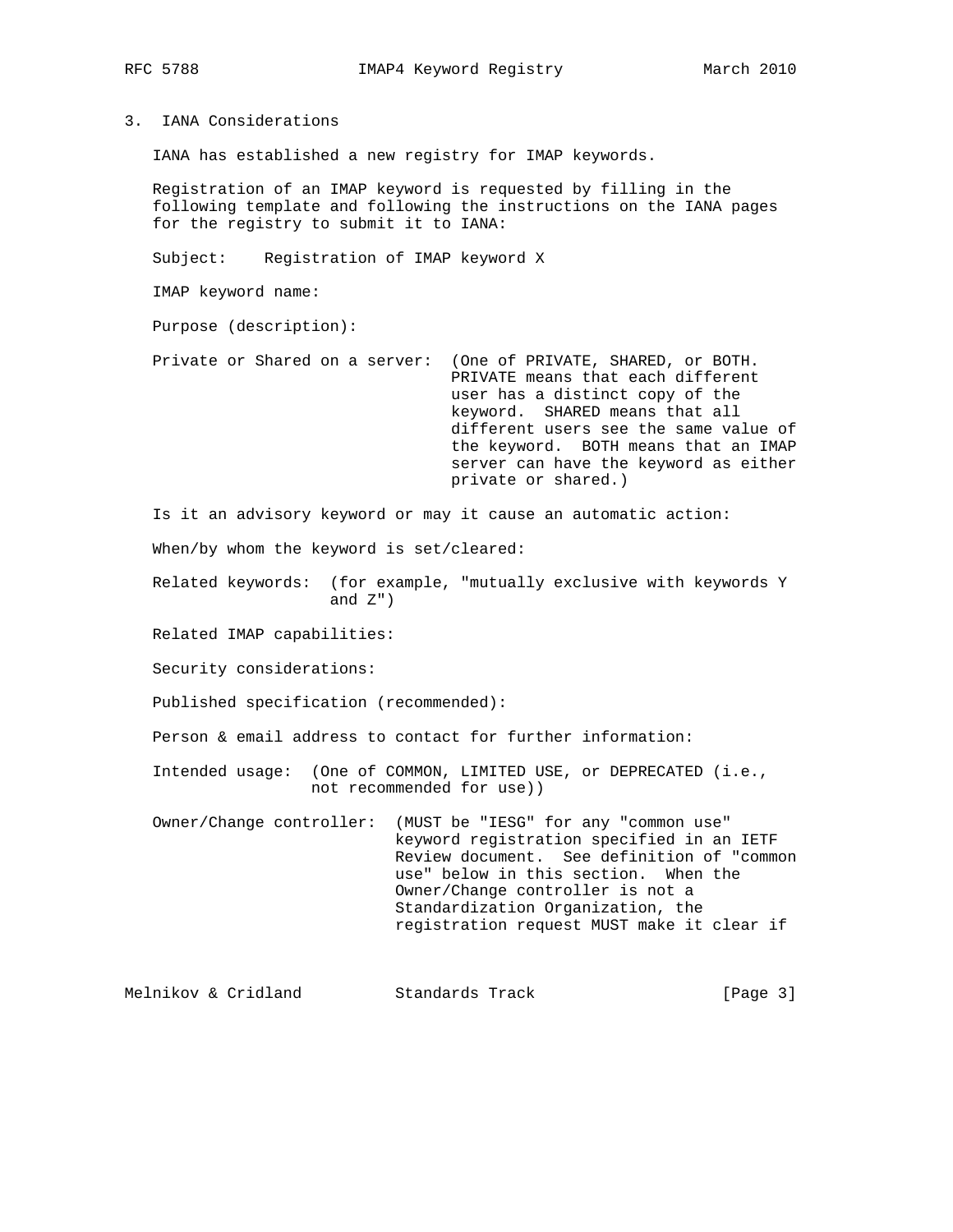the registration is controlled by a company, or the individual performing the registration.)

 Note: (Any other information that the author deems interesting may be added here, for example, if the keyword(s) is supported by existing clients.)

 Registration of an IMAP keyword requires Expert Review [RFC5226]. Registration of any IMAP keyword is initiated by posting a registration request to the Message Organization WG mailing list <morg@ietf.org> (or its replacement as chosen by the responsible Application Area Director) and CCing IANA (<iana@iana.org>). After allowing for at least two weeks for community input on the designated mailing list, the expert will determine the appropriateness of the registration request and either approve or disapprove the request with notice to the requestor, the mailing list, and IANA. Any refusal must come with a clear explanation.

 The IESG appoints one or more Expert Reviewers for the IMAP keyword registry established by this document.

 The Expert Reviewer should strive for timely reviews. The Expert Reviewer should take no longer than six weeks to make and announce the decision, or notify the mailing list that more time is required.

 Decisions (or lack of) made by an Expert Reviewer can be first appealed to Application Area Directors and, if the appellant is not satisfied with the response, to the full IESG.

 There are two types of IMAP keywords in the "IMAP Keywords" registry: intended for "common use" and vendor-/organization-specific use (also known as "limited use"). An IMAP keyword is said to be for "common use" if it is reasonably expected to be implemented in at least two independent client implementations. The two types of IMAP keywords have different levels of requirements for registration (see below).

3.1. Review Guidelines for the Designated Expert Reviewer

Expert Reviewers should focus on the following requirements.

 Registration of a vendor-/organization-specific ("limited use") IMAP keyword is easier. The Expert Reviewer only needs to check that the requested name doesn't conflict with an already registered name, and that the name is not too generic, misleading, etc. The Expert Reviewer MAY request the IMAP keyword name change before approving

Melnikov & Cridland Standards Track [Page 4]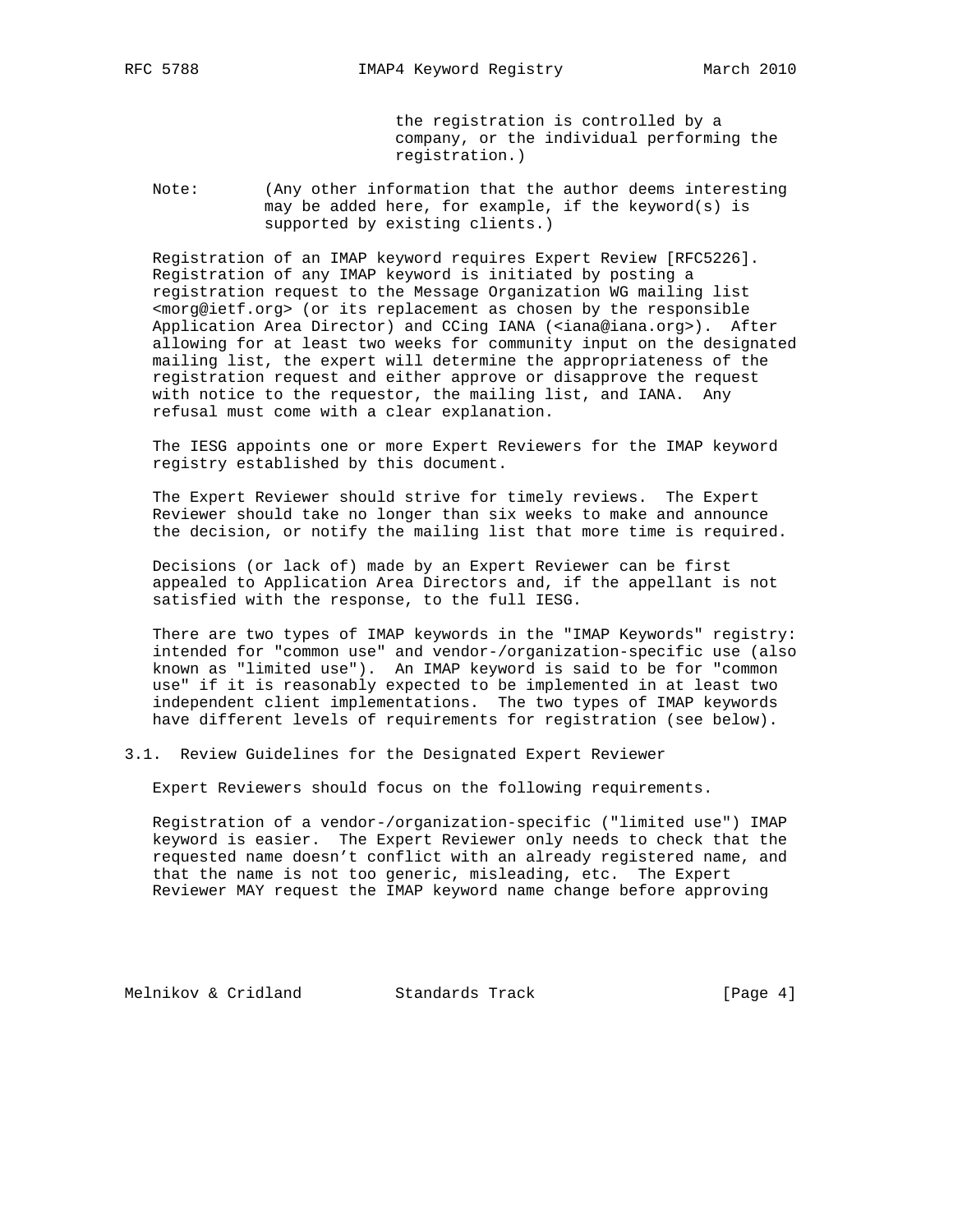the registration. The Expert Reviewer SHOULD refuse a registration if there is an already registered IMAP keyword that serves the same purpose, but has a different name.

 When registering an IMAP keyword for "common use", the Expert Reviewer performs the checks described for vendor-/ organization-specific IMAP keywords, plus additional checks as detailed below.

 Keywords intended for "common use" SHOULD start with the "\$" prefix. (Note that this is a SHOULD because some of the commonly used IMAP keywords in widespread use don't follow this convention.)

 IMAP keywords intended for "common use" SHOULD be standardized in IETF Review [RFC5226] documents. (Note that IETF Review documents still require Expert Review.)

 Values in the "IMAP Keywords" IANA registry intended for "common use" must be clearly documented and likely to ensure interoperability. They must be useful, not harmful to the Internet. In cases when an IMAP keyword being registered is already deployed, Expert Reviewers should favor registering it over requiring perfect documentation and/or requesting a change to the name of the IMAP keyword.

 The Expert Reviewer MAY automatically "upgrade" registration requests for a "limited use" IMAP keyword to "common use" level. The Expert Reviewer MAY also request that a registration targeted for "common use" be registered as "limited use" instead.

## 3.2. Comments on IMAP Keywords' Registrations

 Comments on registered IMAP keywords should be sent to both the "owner" of the mechanism and to the mailing list designated to IMAP keyword review (see Section 3). This improves the chances of getting a timely response.

 Submitters of comments may, after a reasonable attempt to contact the owner and after soliciting comments on the IMAP mailing list, request the designated Expert Reviewer to attach their comment to the IMAP keyword registration itself. The procedure is similar to requesting an Expert Review for the affected keyword.

#### 3.3. Change Control

 Once an IMAP keyword registration has been published by IANA, the owner may request a change to its definition. The change request (including a change to the "intended usage" field) follows the same procedure as the initial registration request, with the exception of

Melnikov & Cridland Standards Track [Page 5]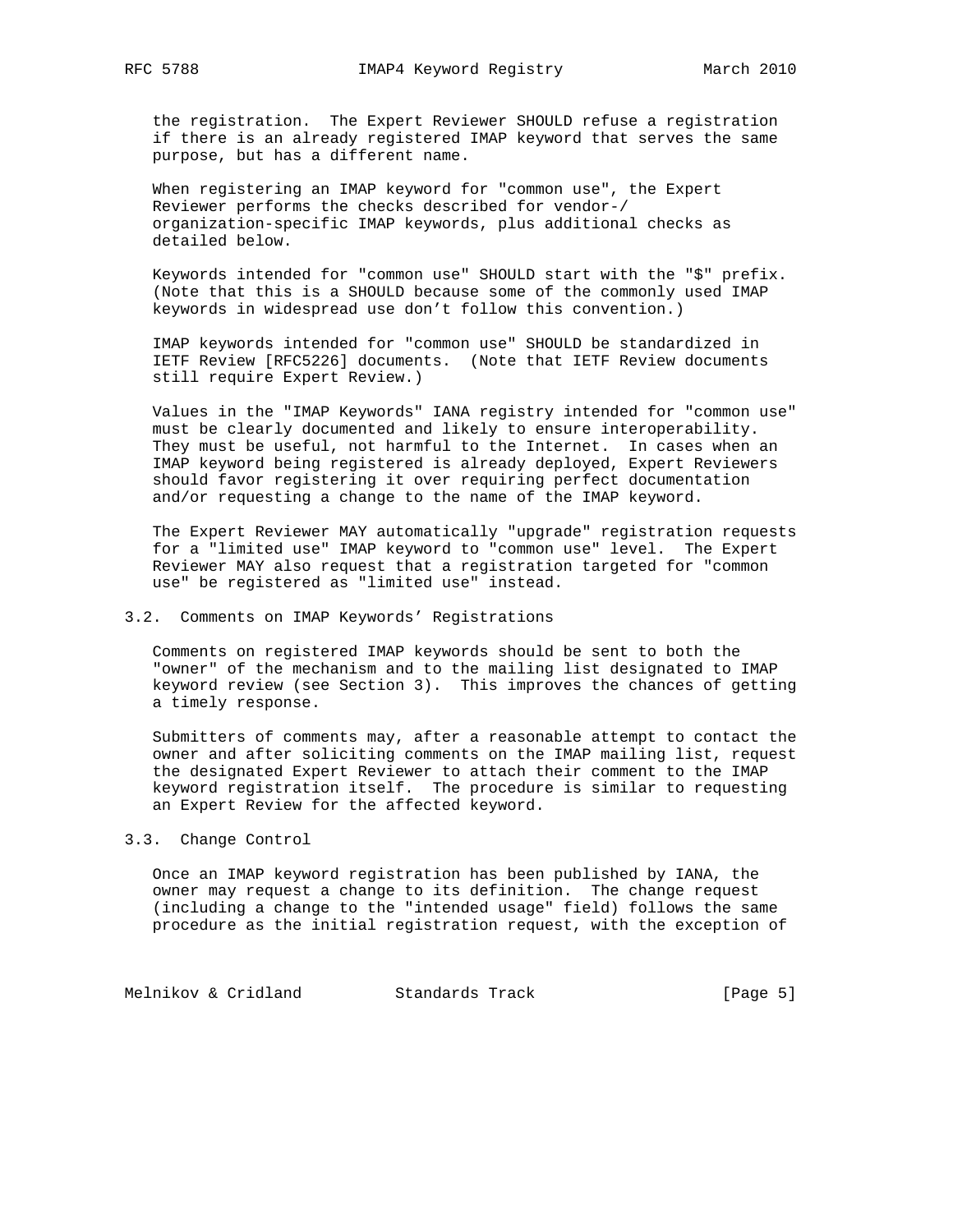changes to the "Person & email address to contact for further information" and "Owner/Change controller" fields. The latter can be changed by the owner by informing IANA; this can be done without discussion or review.

 The IESG may reassign responsibility for an IMAP keyword. The most common case of this will be to enable clarifications to be made to keywords where the owner of the registration has died, moved out of contact, or is otherwise unable to make changes that are important to the community.

 IMAP keyword registrations MUST NOT be deleted; keywords that are no longer believed appropriate for use can be declared DEPRECATED by a change to their "intended usage" field.

 The IESG is considered the owner of all "common use" IMAP keywords that are published in an IETF Review document.

3.4. Initial Registrations

 IANA has registered the IMAP keywords specified in following subsections in the registry established by this document.

3.4.1. \$MDNSent IMAP Keyword Registration

Subject: Registration of IMAP keyword \$MDNSent

IMAP keyword name: \$MDNSent

 Purpose (description): Specifies that a Message Disposition Notification (MDN) must not be sent for any message annotated with the \$MDNSent IMAP keyword.

Private or Shared on a server: SHARED

 Is it an advisory keyword or may it cause an automatic action: This keyword can cause automatic action by the client. See [RFC3503] for more details.

 When/by whom the keyword is set/cleared: This keyword is set by an IMAP client when it decides to act on an MDN request, or when uploading a sent or draft message. It can also be set by a delivery agent. Once set, the flag SHOULD NOT be cleared.

Melnikov & Cridland Standards Track [Page 6]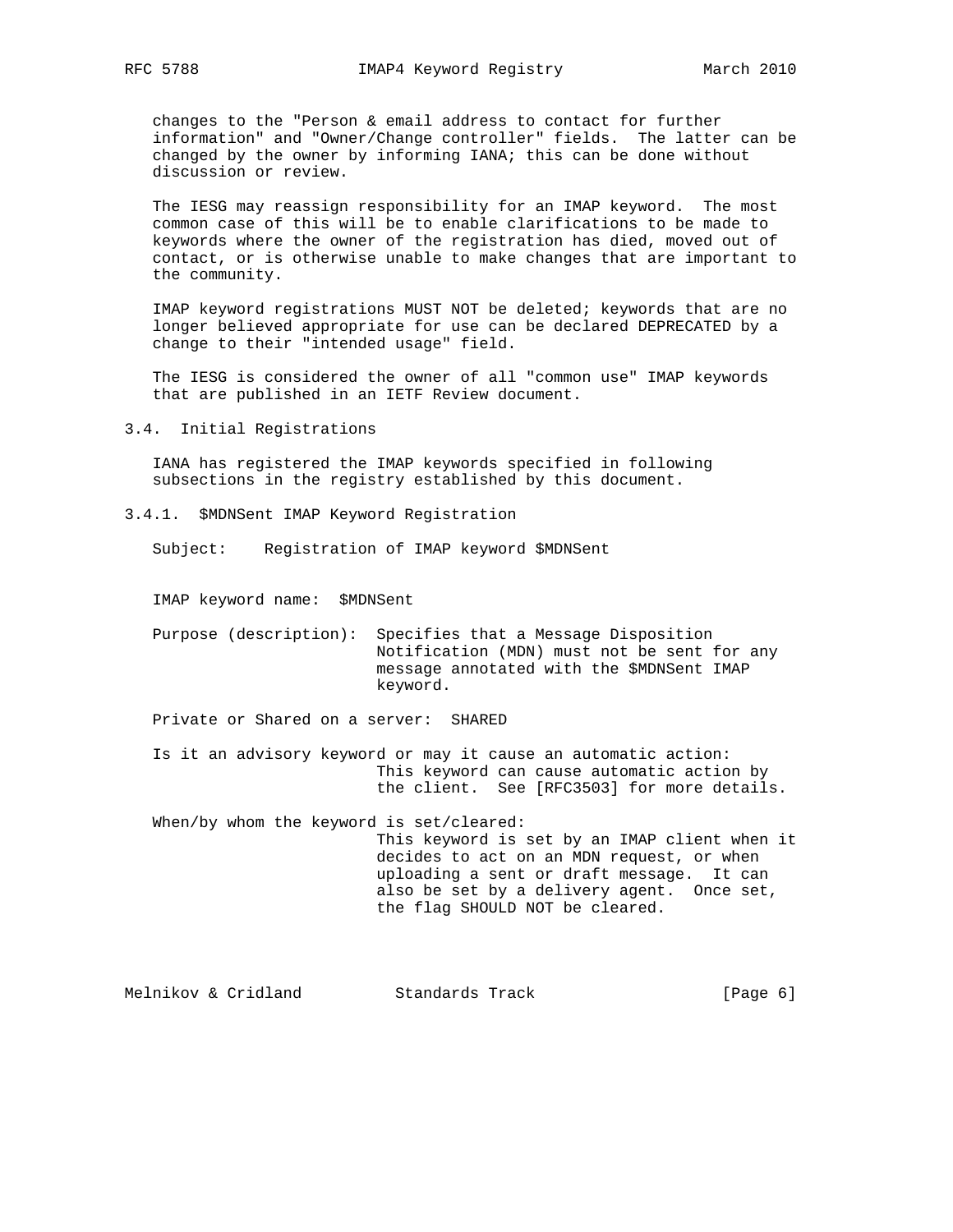Related keywords: None Related IMAP capabilities: None Security considerations: See Section 6 of [RFC3503] Published specification (recommended): [RFC3503] Person & email address to contact for further information: Alexey Melnikov <alexey.melnikov@isode.com> Intended usage: COMMON Owner/Change controller: IESG Note: 3.4.2. \$Forwarded IMAP Keyword Registration Subject: Registration of the IMAP keyword \$Forwarded IMAP keyword name: \$Forwarded Purpose (description): \$Forwarded is used by several IMAP clients to specify that the message was resent to another email address, embedded within or attached to a new message. This keyword is set by the mail client when it successfully forwards the message to another email address. Typical usage of this keyword is to show a different (or additional) icon for a message that has been forwarded. Private or Shared on a server: BOTH Is it an advisory keyword or may it cause an automatic action: advisory When/by whom the keyword is set/cleared: This keyword can be set by either a delivery agent or a mail client. Once set, the flag SHOULD NOT be cleared. Notes: There is no way to tell if a message with \$Forwarded keyword set was forwarded more than once. Related keywords: None Related IMAP capabilities: None

Melnikov & Cridland Standards Track [Page 7]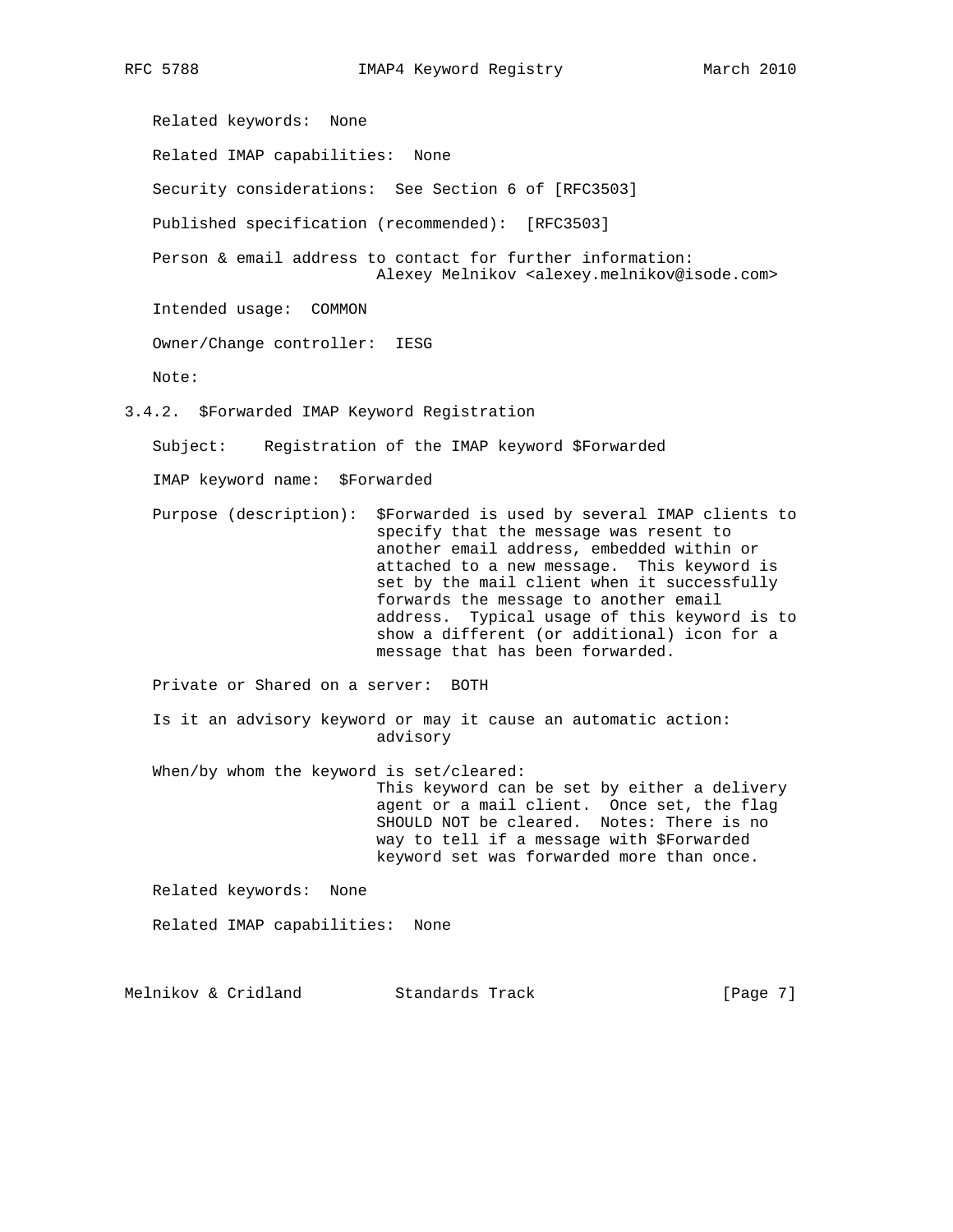Security considerations: A server implementing this keyword as a shared keyword may disclose that a confidential message was forwarded.

Published specification (recommended): [RFC5550]

 Person & email address to contact for further information: Alexey Melnikov <alexey.melnikov@isode.com>

Intended usage: COMMON

Owner/Change controller: IESG

Note:

3.4.3. \$SubmitPending IMAP Keyword Registration

Subject: Registration of IMAP keyword \$SubmitPending

IMAP keyword name: \$SubmitPending

 Purpose (description): The \$SubmitPending IMAP keyword designates the message as awaiting to be submitted. This keyword allows storing messages waiting to be submitted in the same mailbox where messages that were already submitted and/or are being edited are stored.

> A message that has both \$Submitted and \$SubmitPending IMAP keywords set is a message being actively submitted.

Private or Shared on a server: SHARED

 Is it an advisory keyword or may it cause an automatic action: This keyword can cause automatic action by the client. See Section 5.10 of [RFC5550] for more details.

 When/by whom the keyword is set/cleared: This keyword is set by a mail client when it decides that the message needs to be sent out.

Related keywords: \$Submitted

Related IMAP capabilities: None

Melnikov & Cridland Standards Track [Page 8]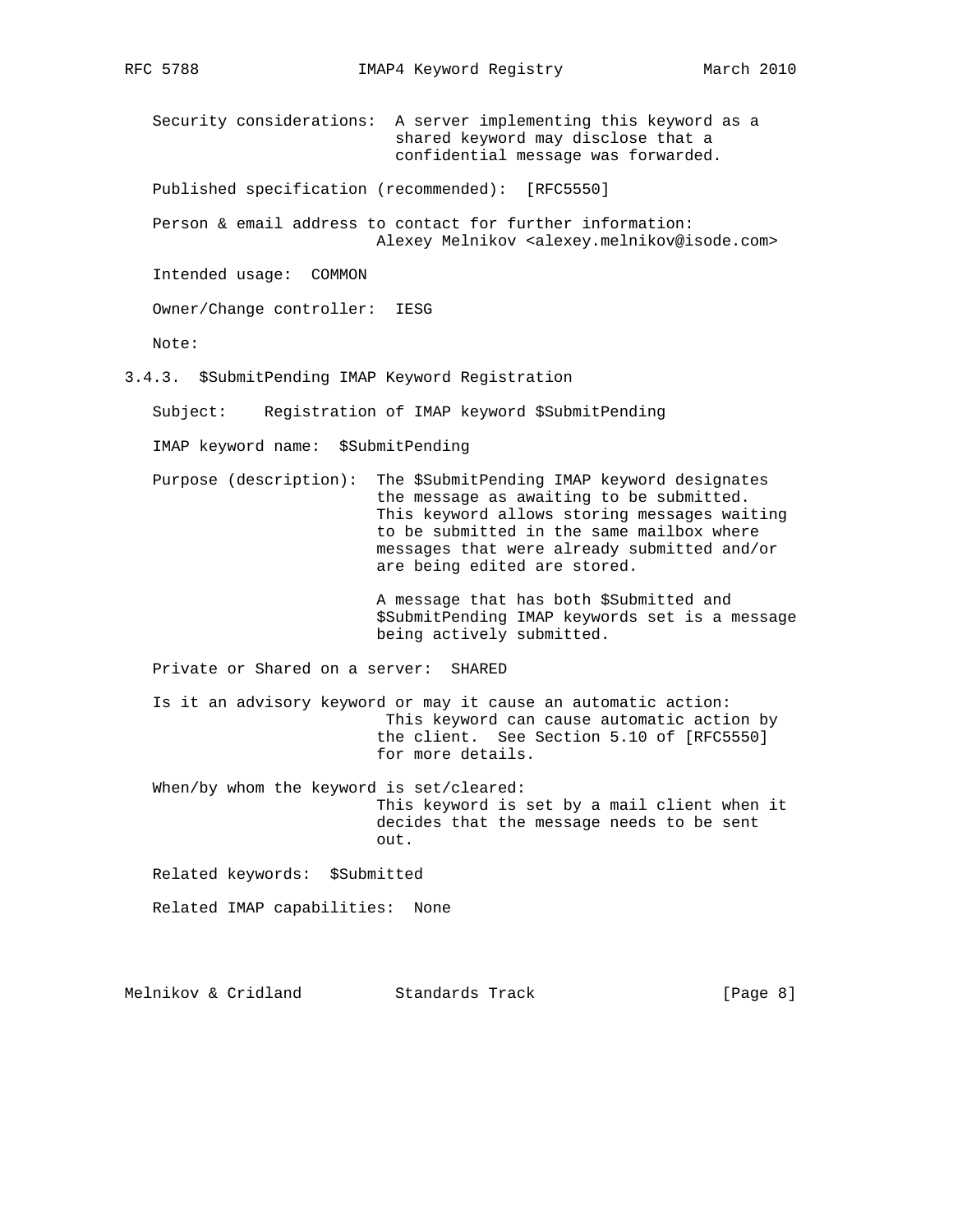Security considerations: A server implementing this keyword as a shared keyword may disclose that a confidential message is scheduled to be sent out or is being actively sent out. Published specification (recommended): [RFC5550] Person & email address to contact for further information: Alexey Melnikov <alexey.melnikov@isode.com> Intended usage: COMMON Owner/Change controller: IESG Note: 3.4.4. \$Submitted IMAP Keyword Registration Subject: Registration of IMAP keyword \$Submitted IMAP keyword name: \$Submitted Purpose (description): The \$Submitted IMAP keyword designates the message as being sent out. A message that has both \$Submitted and \$SubmitPending IMAP keywords set is a message being actively submitted. Private or Shared on a server: SHARED Is it an advisory keyword or may it cause an automatic action: This keyword can cause automatic action by the client. See Section 5.10 of [RFC5550] for more details. When/by whom the keyword is set/cleared: This keyword is set by a mail client when it decides to start sending it. Related keywords: \$SubmitPending Related IMAP capabilities: None Security considerations: A server implementing this keyword as a shared keyword may disclose that a confidential message was sent or is being actively sent out. Melnikov & Cridland Standards Track [Page 9]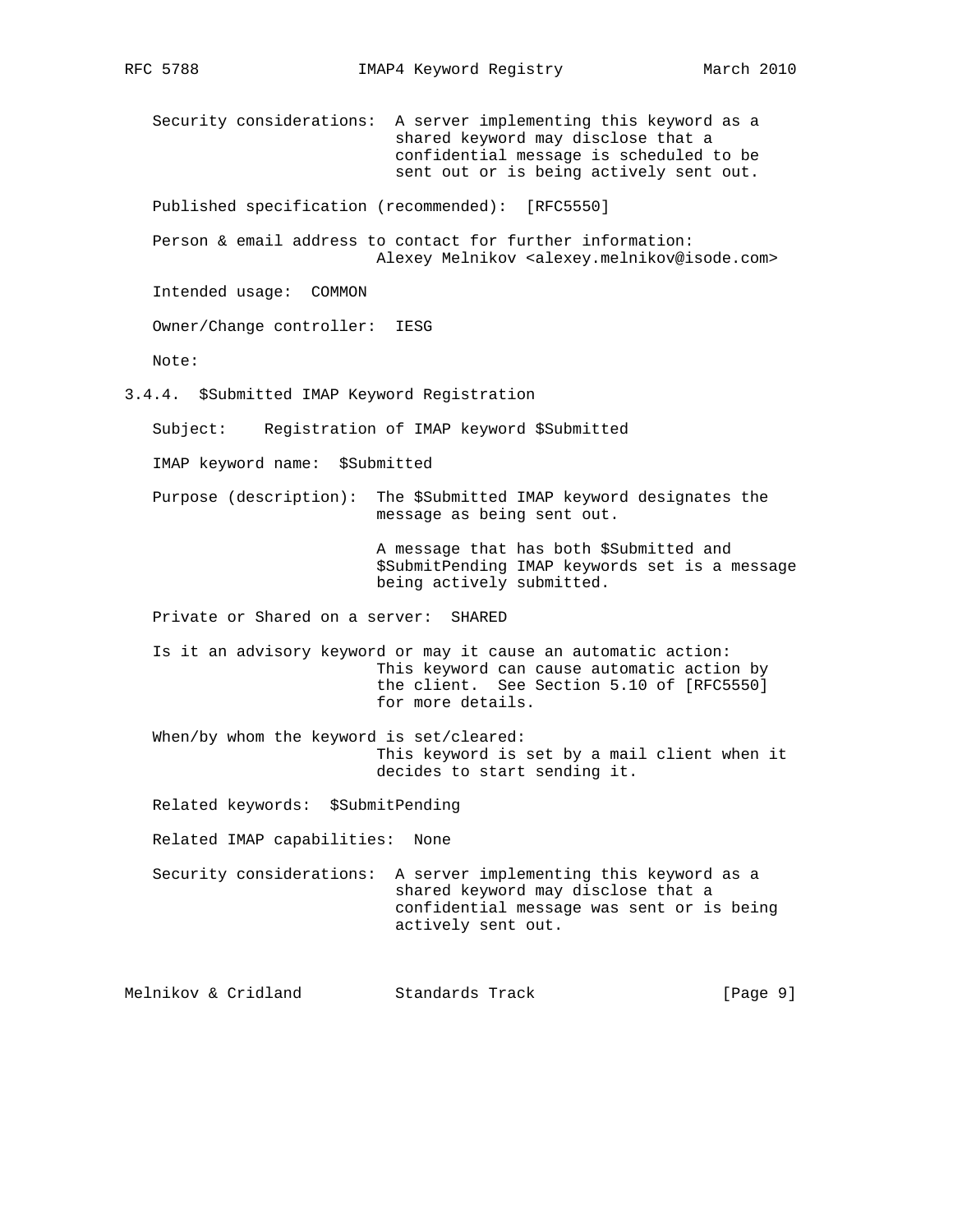Published specification (recommended): [RFC5550]

 Person & email address to contact for further information: Alexey Melnikov <alexey.melnikov@isode.com>

Intended usage: COMMON

Owner/Change controller: IESG

Note:

4. Security Considerations

 IMAP keywords are one of the base IMAP features [RFC3501]. This document doesn't change their behavior, so it does not add new security issues.

 A particular IMAP keyword might have specific security considerations, which are documented in the IMAP keyword registration template standardized by this document.

5. Acknowledgements

 The creation of this document was prompted by one of many discussions on the IMAP mailing list.

John Neystadt co-authored the first version of this document.

 Special thanks to Chris Newman, David Harris, Lyndon Nerenberg, Mark Crispin, Samuel Weiler, Alfred Hoenes, Lars Eggert, and Cullen Jennings for reviewing different versions of this document. However, all errors or omissions must be attributed to the authors of this document.

 The authors would also like to thank the developers of Mozilla mail clients for providing food for thought.

## 6. References

- 6.1. Normative References
	- [Kwds] Bradner, S., "Key words for use in RFCs to Indicate Requirement Levels", BCP 14, RFC 2119, March 1997.
	- [RFC3501] Crispin, M., "INTERNET MESSAGE ACCESS PROTOCOL VERSION 4rev1", RFC 3501, March 2003.

Melnikov & Cridland Standards Track [Page 10]